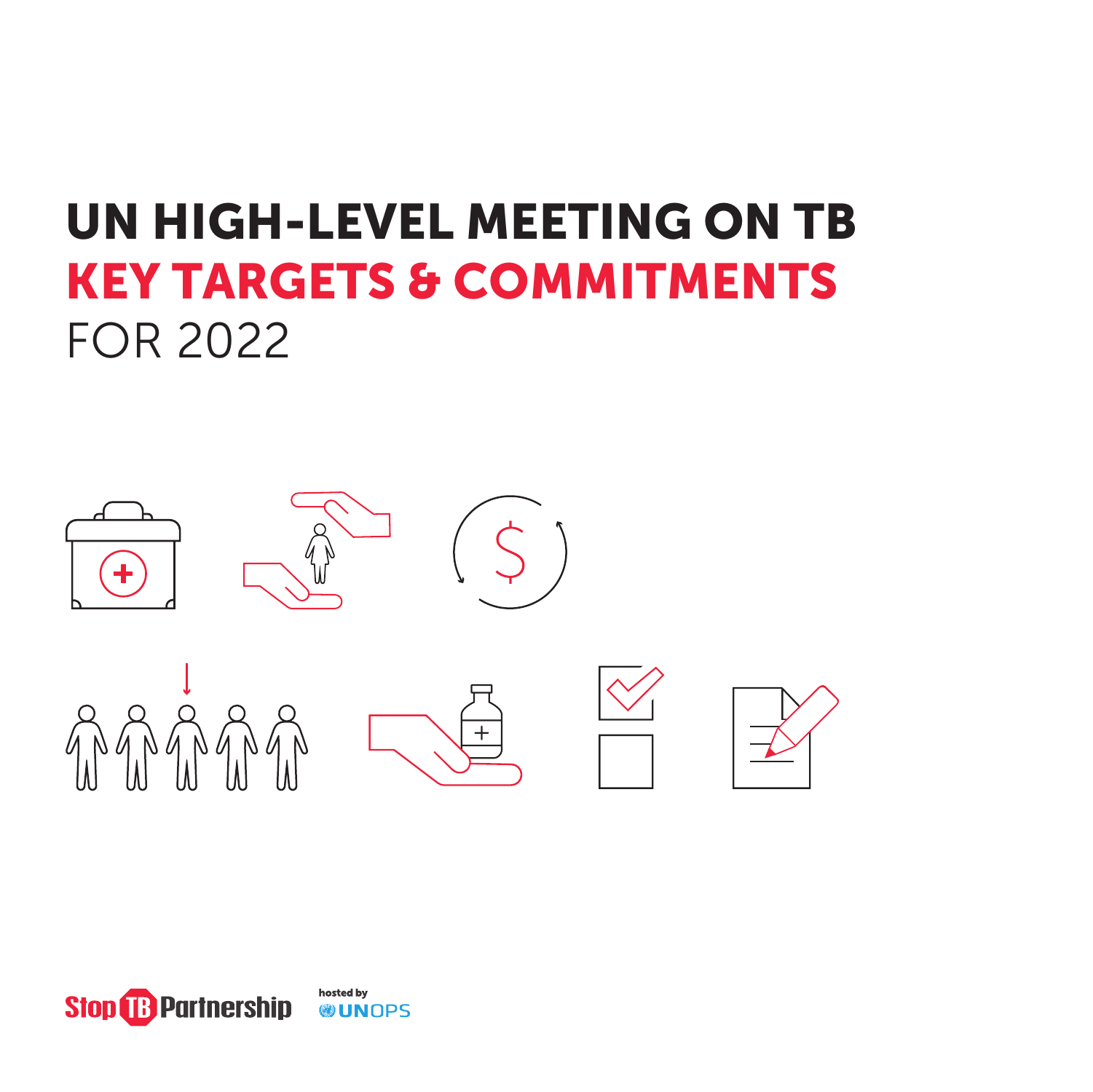# UNHLM ON TB KEY TARGETS FOR 2022

'WE, HEADS OF STATE AND GOVERNMENT AND REPRESENTATIVES OF STATES AND GOVERNMENTS ASSEMBLED AT THE UNITED NATIONS IN NEW YORK ON 26 SEPTEMBER 2018':



# 1. COMMIT TO PROVIDE DIAGNOSIS AND TREATMENT

with the aim of successfully treating 40 million people with tuberculosis by 2022.

# 2.

# COMMIT TO PROVIDE DIAGNOSIS AND TREATMENT

with the aim of successfully treating 3.5 million children with tuberculosis by 2022.

## 3. COMMIT TO PROVIDE DIAGNOSIS AND

# TREATMENT

with the aim of successfully treating 1.5 million people with drug-resistant tuberculosis, including 115 000 children with drugresistant tuberculosis, by 2022.



4.

# COMMIT TO PREVENT TUBERCULOSIS

for those most at risk of falling ill so that at least 30 million people, including 4 million children under five years of age, 20 million other household contacts of people affected by tuberculosis, and 6 million people living with HIV, receive preventive treatment by 2022.

## 5. COMMIT TO MOBILIZE SUFFICIENT AND SUSTAINABLE FINANCING

for universal access to quality prevention, diagnosis, treatment and care of tuberculosis, from all sources, with the aim of increasing overall global investments for ending tuberculosis reaching at least US\$13 billion a year by 2022.

# 6. COMMIT TO MOBILIZE SUFFICIENT AND SUSTAINABLE FINANCING

FOR R&D

with the aim of increasing overall global investments to US\$2 billion, in order to close the estimated US\$1.3 billion gap in funding annually for tuberculosis research, ensuring all countries contribute appropriately to research and development.



# 7. PROMOTE AND SUPPORT AN END TO STIGMA AND ALL FORMS OF DISCRIMINATION,

including by removing discriminatory laws, policies and programmes against people with tuberculosis, and through the protection and promotion of human rights and dignity.

Recognize the various sociocultural barriers to tuberculosis prevention, diagnosis and treatment services, especially for those who are vulnerable or in vulnerable situations, and the need to develop integrated, people-centred, community-based and gender-responsive health services based on human rights.



# 8. COMMIT TO DELIVERING, AS SOON AS POSSIBLE, NEW, SAFE, EFFECTIVE, EQUITABLE, AFFORDABLE, AVAILABLE VACCINES,

point-of-care and child-friendly diagnostics, drug susceptibility tests and safer and more effective drugs and shorter treatment regimens for adults, adolescents and children for all forms of tuberculosis and infection, as well as innovation to strengthen health systems such as information and communication tools and delivery systems for new and existing technologies, to enable integrated people-centred prevention, diagnosis, treatment and care of tuberculosis.





# 9.

REQUEST THE DIRECTOR-GENERAL OF THE WORLD HEALTH ORGANIZATION TO CONTINUE TO DEVELOP THE MULTISECTORAL **ACCOUNTABILITY** FRAMEWORK

and ensure its timely implementation no later than 2019.



10.

FURTHER REQUEST THE SECRETARY GENERAL, WITH THE SUPPORT OF THE WORLD HEALTH ORGANIZATION, TO PROVIDE A PROGRESS REPORT IN 2020

on global and national progress, across sectors, in accelerating efforts to achieve agreed tuberculosis goals, which will serve to inform preparations for a comprehensive review by Heads of State and Government at a high-level meeting in 2023.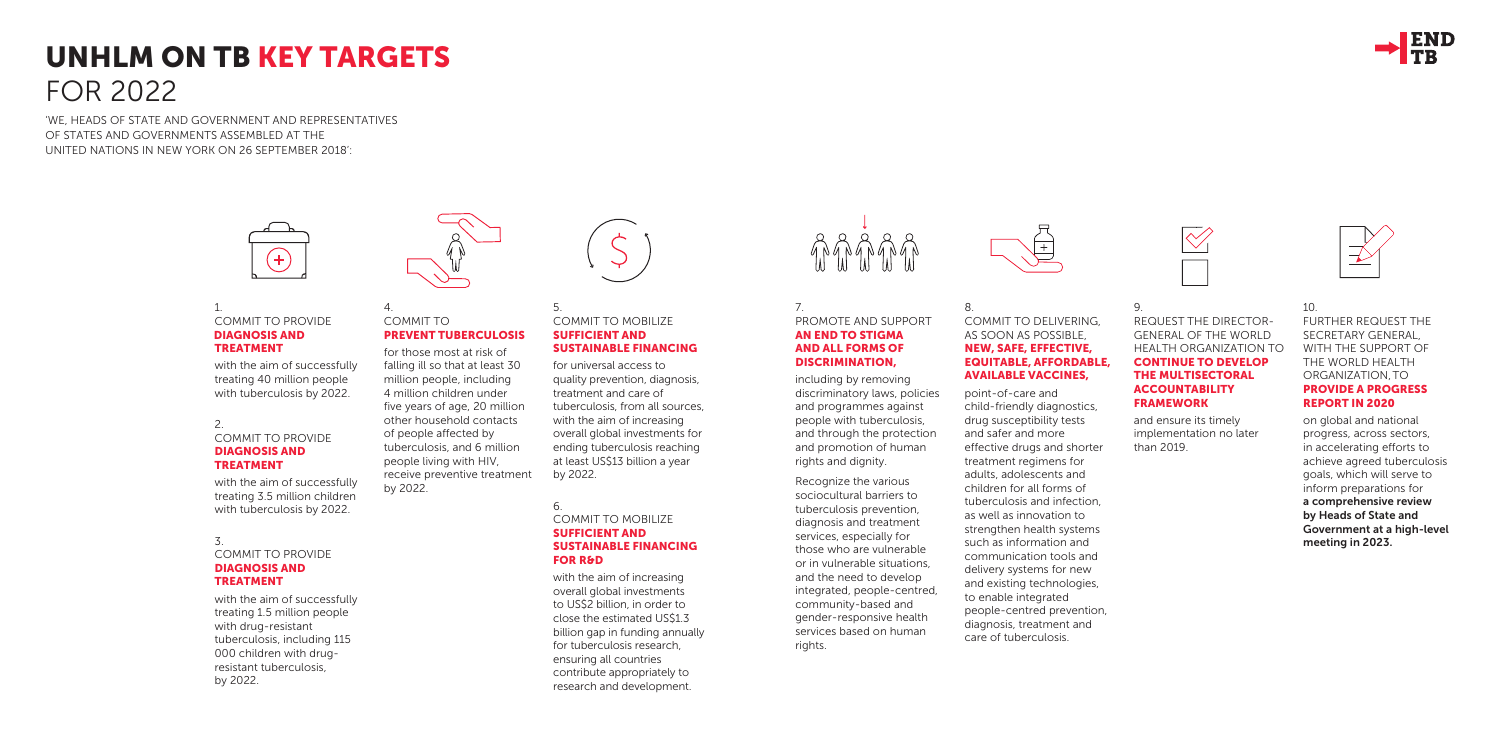## REACH ALL PEOPLE BY CLOSING THE GAPS ON TB DIAGNOSIS, TREATMENT AND PREVENTION

**P24:** 'Commit to providing diagnosis and treatment with the aim of successfully treating 40 million people with tuberculosis from 2018 to 2022, including 3.5 million children, and 1.5 million people with drug-resistant tuberculosis including 115,000 children…' P25: 'Commit to preventing tuberculosis for those most at risk of falling ill through the rapid scaling up of access to testing for tuberculosis infection, according to the domestic situation, and provision of preventive treatment, with a focus on high-burden countries, so that at least 30 million people, including 4 million children under 5 years of age, 20 million other household contacts of people affected by tuberculosis, and 6 million people living with HIV, receive preventive treatment by 2022…'

# TRANSFORM THE TB RESPONSE TO BE EQUITABLE, RIGHTS-BASED AND PEOPLE-CENTERED

P14: '…affirm that all these people [affected by TB] require integrated people-centred prevention, diagnosis, treatment, management of side effects, and care, as well as psychosocial, nutritional and socioeconomic support for successful treatment, including to reduce stigma and discrimination.' **P17:** '...in order to make the elimination of tuberculosis possible, prioritizing, as appropriate, notably through the involvement of communities and civil

**P19:** 'Commit to promoting access to affordable medicines, including generics, for scaling up access to affordable tuberculosis treatment, including the treatment of multidrugresistant and extensively drug-resistant tuberculosis, reaffirming the World Trade Organization Agreement on

P25: 'Commit to... enacting measures to prevent tuberculosis transmission in workplaces, schools, transportation systems, incarceration systems and other congregate settings.' P33: 'Commit to developing

society and in a non-discriminatory manner, high-risk groups and other people who are vulnerable or in vulnerable situations, such as women and children, indigenous peoples, health-care workers, migrants, refugees, internally displaced people, people living in situations of complex emergencies, prisoners, people living with HIV, people who use drugs, in particular those who inject drugs, miners and others exposed to silica, the urban and rural poor, underserved populations, undernourished people, individuals who face food insecurity, ethnic minorities, people and communities at risk of exposure to bovine tuberculosis, people living with diabetes, people with mental and physical disabilities, people with alcohol use disorders, and people who use tobacco, recognizing the higher prevalence of tuberculosis among men.' **P18:** 'Recognize the various sociocultural barriers to tuberculosis prevention, diagnosis and treatment services, especially for those who are vulnerable or in vulnerable situations, and the need to develop integrated, people-centred, community-based and genderresponsive health services based on human rights.'

**P34:** 'Commit to related improvements in policies and systems on each country's path towards achieving and sustaining universal health coverage, such that all people with tuberculosis or at risk of developing tuberculosis receive the quality, accessible and affordable prevention, diagnosis, treatment and care services they need without suffering financial hardship, with stewardship of antimicrobials and prevention and infection control, within public and community, including faithbased organizations, and private sector services.'

**P38:** 'Commit to providing special attention to the poor, those who are In addition to the ten headline targets, these are some of the key commitments in the Political Declaration, arouped accordina to the Key Asks (https://bit.ly/2AixuCY) proposed by the TB community. The full Declaration can be viewed here: https://bit.ly/2OylPnA

Trade-Related Aspects of Intellectual Property Rights (TRIPS Agreement), as amended, and also reaffirming the 2001 World Trade Organization Doha Declaration on the TRIPS Agreement and Public Health…'

community-based health services through approaches that protect and promote equity, ethics, gender equality and human rights in addressing tuberculosis…'

P48: 'Commit to develop or strengthen, as appropriate, national tuberculosis strategic plans to include all necessary measures to deliver the commitments in the present political declaration, including through national multisectoral mechanisms to monitor and review progress achieved towards ending the tuberculosis epidemic, with highlevel leadership, preferably under the direction of the Head of State or Government, and with the active involvement of civil society and affected communities, as well as parliamentarians, local governments, academia, private sector and other stakeholders within and beyond the health sector…'

P37: 'Commit to… promote and support an end to stigma and all forms of discrimination, including by removing discriminatory laws, policies and programmes against people with tuberculosis…'

# UNHLM ON TB KEY COMMITMENTS

**P49:** 'Request the Director General of the WHO to continue to develop the multisectoral accountability framework in line with World Health Assembly resolution 71.3 and ensure its timely implementation no later than 2019.' P53: 'Also request the Secretary-General, with the support of the WHO, to provide a progress report in 2020 on global and national progress, across sectors… which will serve to inform preparations for a comprehensive review by Heads of State and Government at a high-level meeting in 2023.'

'WE, HEADS OF STATE AND GOVERNMENT AND REPRESENTATIVES OF STATES AND GOVERNMENTS ASSEMBLED AT THE UNITED NATIONS IN NEW YORK ON 26 SEPTEMBER 2018':

> vulnerable, including infants, young children and adolescents, as well as elderly people and communities especially at risk of and affected by tuberculosis, in accordance with the principle of social inclusion, especially through ensuring strong and meaningful engagement of civil society and affected communities in the planning, implementation, monitoring and evaluation of the tuberculosis response…'

# ACCELERATE DEVELOPMENT OF ESSENTIAL NEW TOOLS TO END TB

P42: 'Commit to advancing research for basic science, public health research and the development of innovative products and approaches… including towards delivering, as soon as possible, new, safe, effective, equitable, affordable, available vaccines, point-ofcare and child-friendly diagnostics, drug susceptibility tests and safer and more effective drugs and shorter treatment regimens for adults, adolescents and children for all forms of tuberculosis and infection…'

P43: 'Commit to create an environment conducive to research and development of new tools for tuberculosis, and to enable timely and effective innovation and affordable and available access to existing and new tools and delivery strategies and promote their proper use, by promoting competition and collaboration…'

P45: 'Promote tuberculosis research and development efforts aiming to be needs-driven, evidence-based and guided by the principles of affordability, effectiveness, efficiency and equity and which should be considered as a shared responsibility. In this regard, we encourage the development of new product development partnership models and, for multidrug-resistant tuberculosis, continue to support existing voluntary initiatives and incentive mechanisms that separate the cost of investment in research and development from the price and volume of sales, to facilitate equitable and affordable access to new tools and other results to be gained through research and development…'

# INVEST THE FUNDS NECESSARY TO END TB

P46: 'Commit to mobilize sufficient and sustainable financing for universal access to quality prevention, diagnosis, treatment and care of tuberculosis, from all sources, with the aim of increasing overall global investments for ending tuberculosis and reaching at least 13 billion United States dollars a year by 2022…' P47: 'Commit to mobilize sufficient and sustainable financing, with the aim of increasing overall global investments to 2 billion dollars, in order to close the estimated 1.3 billion dollar gap in funding annually for tuberculosis research, ensuring that all countries contribute appropriately to research and development…'



# COMMIT TO DECISIVE AND ACCOUNTABLE GLOBAL LEADERSHIP INCLUDING REGULAR UN REPORTING AND REVIEW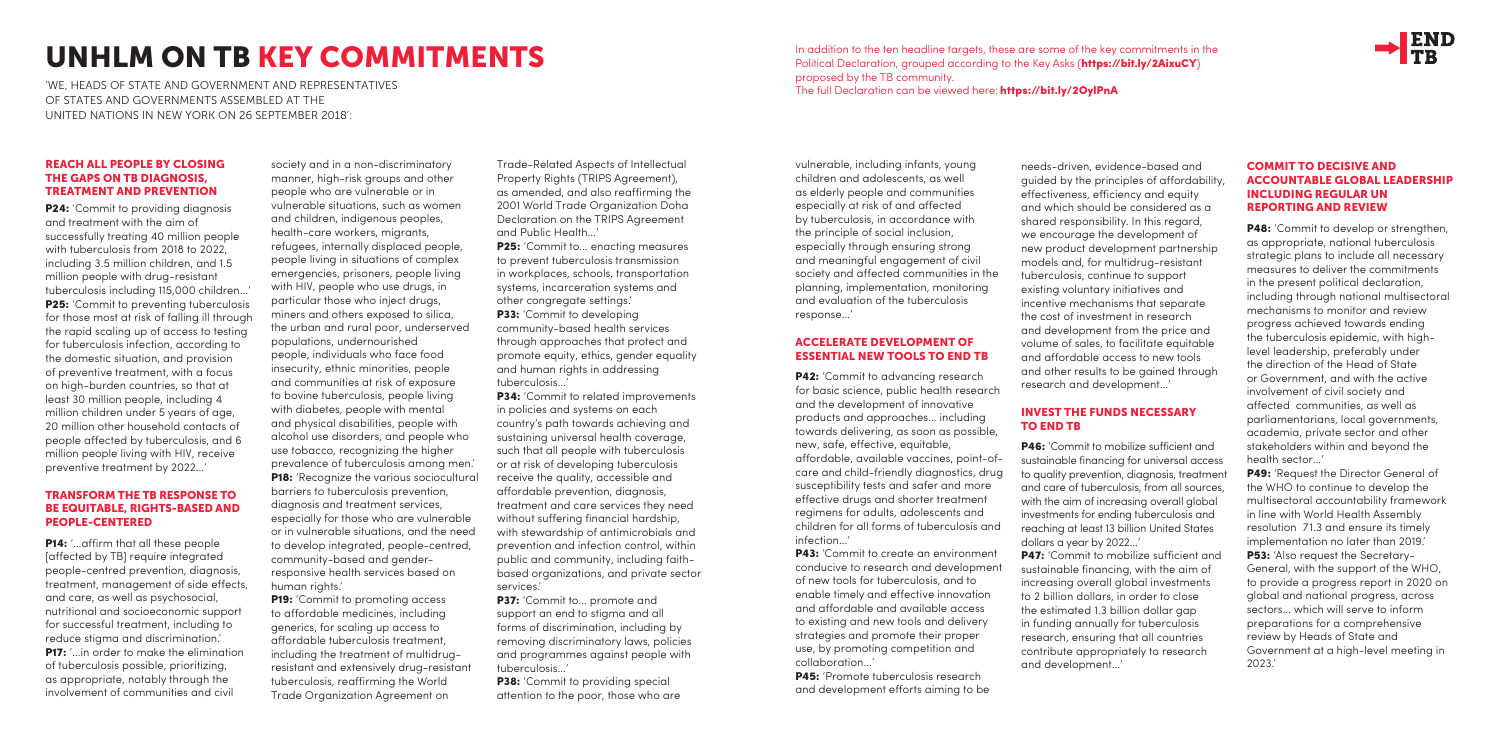On 26 September 2018 at the UN General Assembly in New York, Member States held the first high-level meeting on TB, the world's deadliest infectious disease.

The meeting resulted in a political declaration endorsed by Heads of State and Government outlining the key commitments that must be met for the world to end the TB epidemic by 2030, as called for in the UN Sustainable Development Goals. In 2023 UN Member States will convene a follow-up high-level meeting for a comprehensive review of their progress.



# UNHLM on TB Key Targets & Commitments for 2022

Copyright © 2018 - by the Stop TB Partnership, hosted by the United Nations Office for Project Services

Global Health Campus Chemin du Pommier 40 1218 Le Grand-Saconnex Geneva, Switzerland

All rights reserved. No part of this publication may be reproduced, in any form or by any means, without prior permission of the Stop TB Partnership.

A digital version of this publication is available on stoptb.org/resources